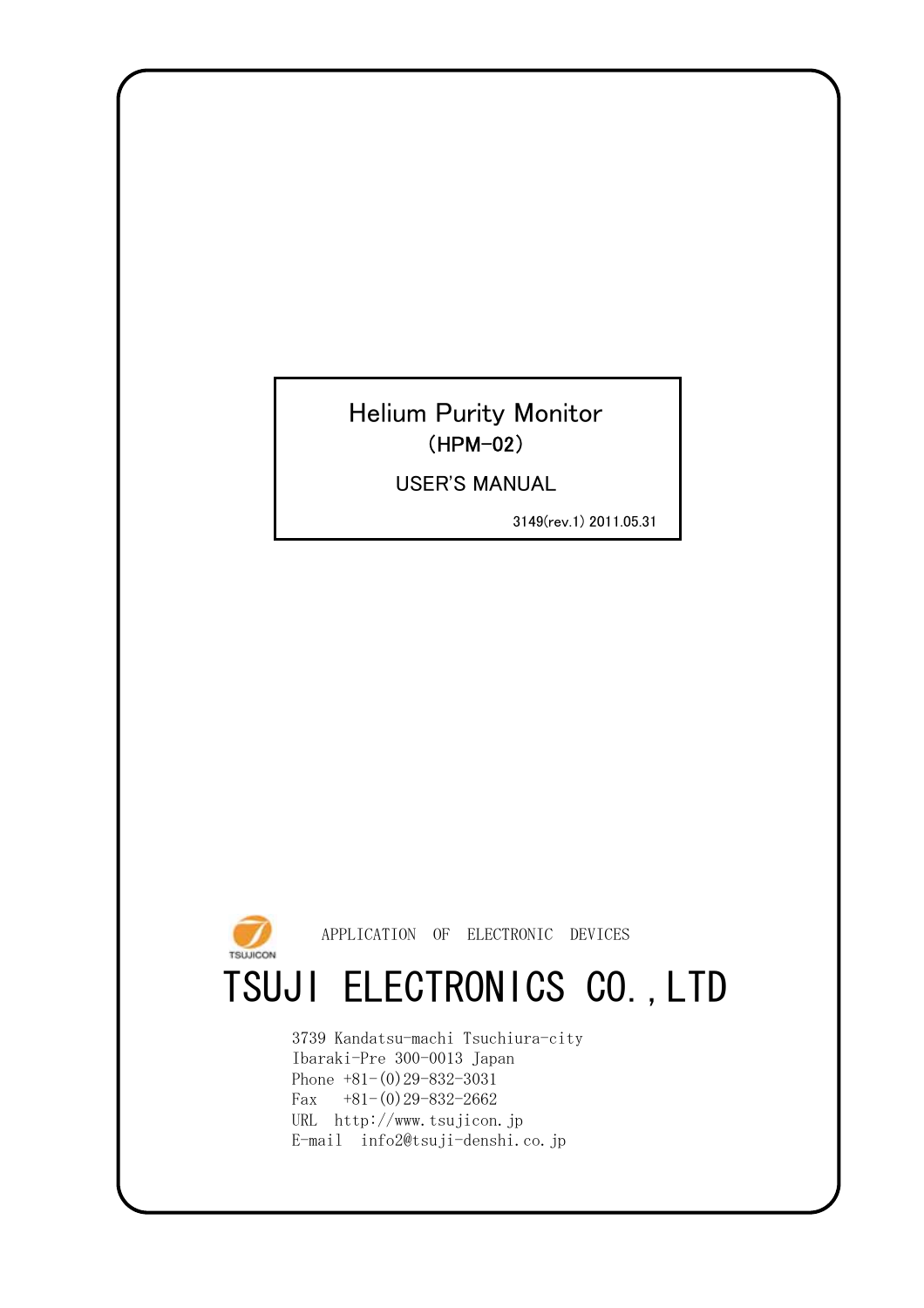| CONTENTS |  |
|----------|--|
|          |  |

|                               | $\mathbf{2}$   |
|-------------------------------|----------------|
| $1-1.$ Abstract               | $\overline{2}$ |
|                               | $\overline{2}$ |
| $1-3$ . Brock diagram         | $\overline{2}$ |
| 1-4. Electrical specification | 3              |
|                               |                |
| 2. How to use                 | $\overline{4}$ |
|                               | $\overline{4}$ |
| $2-2$ . Sensor cable          | $\overline{4}$ |
|                               | 5              |
|                               | 5              |
| 2-5. Caution                  | 5              |
|                               | 6              |
| 2-6-1. Preparation            | 6              |
|                               | $\overline{7}$ |
| 2-6-3. Turn back PC set data  | 9              |
| $2-6-4$ . Connection test     | 9              |
| 2-7. Communication commands   | 9              |
| $2-7-1$ . About               | 9              |
| $2-7-2$ . Commands            | 9              |
|                               |                |
|                               | 9              |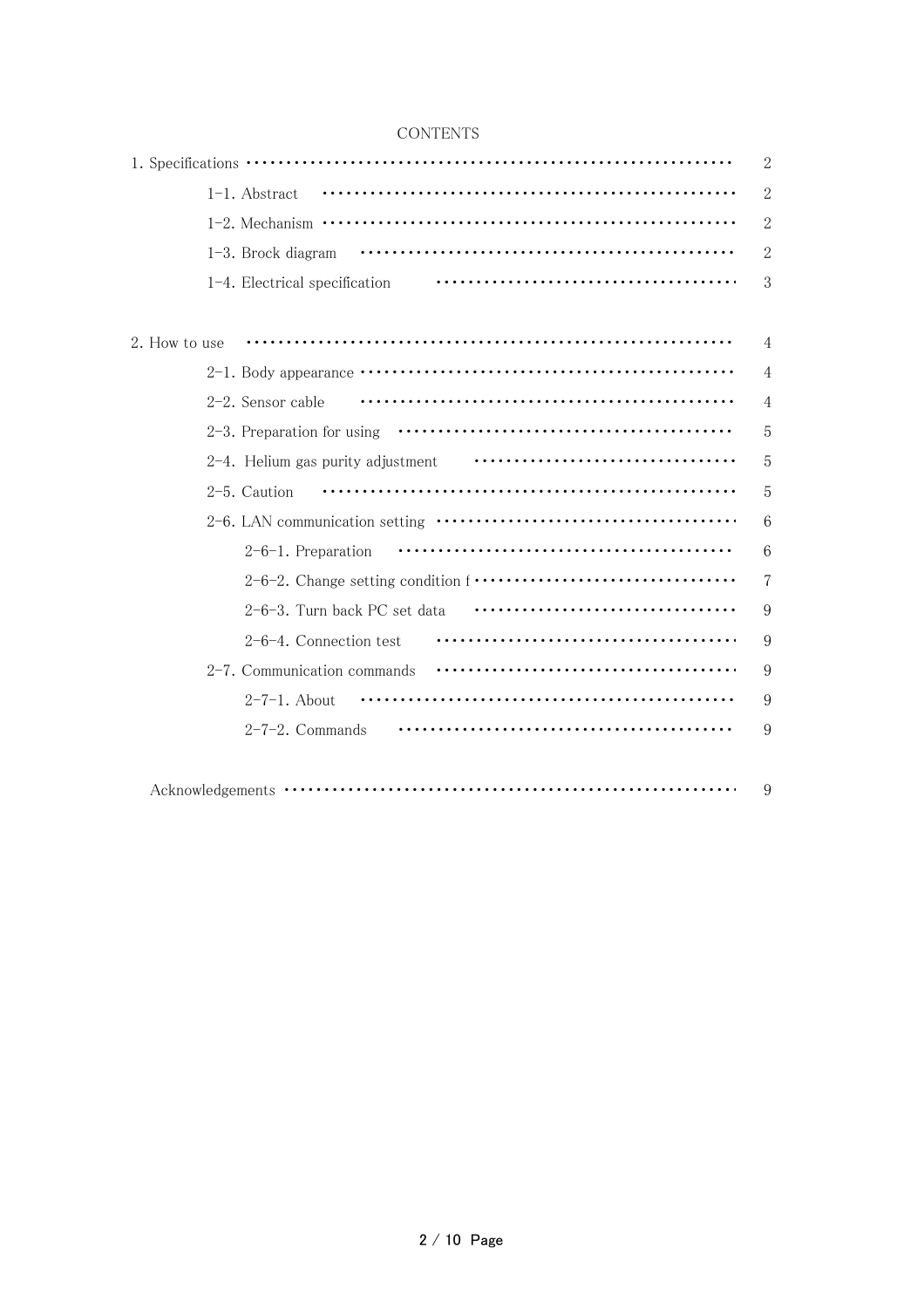## Helium Purity Monitor HPM-02 USER'S MANUAL

#### 1.Specifications

#### 1-1.Abstract

This Helium Purity Monitor uses a pirani gauge.

This unit can measure helium gas purity by less than  $1\%$  error on the condition of  $50 - 100\%$  degree. HPM-01 type has a screen that that shows purity of helium gas  $(0 \sim 100\%)$ , and temperature of outer wall sensor (DEG). Analog signal  $(0 \sim 1$ V) connected with the purity outputs. HPM-02 type has all function of HPM-01, and LAN communication for reading purity and temperature.

#### 1-2.Mechanism

You set pirani sensor under 1 atmospheric pressure at 100% helium and at mixture of X% helium and air, and pass an electrical current (200mA), then terminal voltage of sensor is calculated this formula. (Over 60% degree, less than 1% error accuracy)

> $V = 3211 + 7.13T + 13.3(100-X)$  Units: mV T:Temperature X:Purity of helium gas(%)

In this way, you can acquire the analog data being in proportion to helium gas purity with using temperature-compensated circuit, amplification, and offset subtraction. This unit converts this analog data into digital, shows it, and enables you to read via LAN. Outer wall sensor temperature is calculated by converting analog data for temperature-compensated analog to digital.

1-3.Block diagram

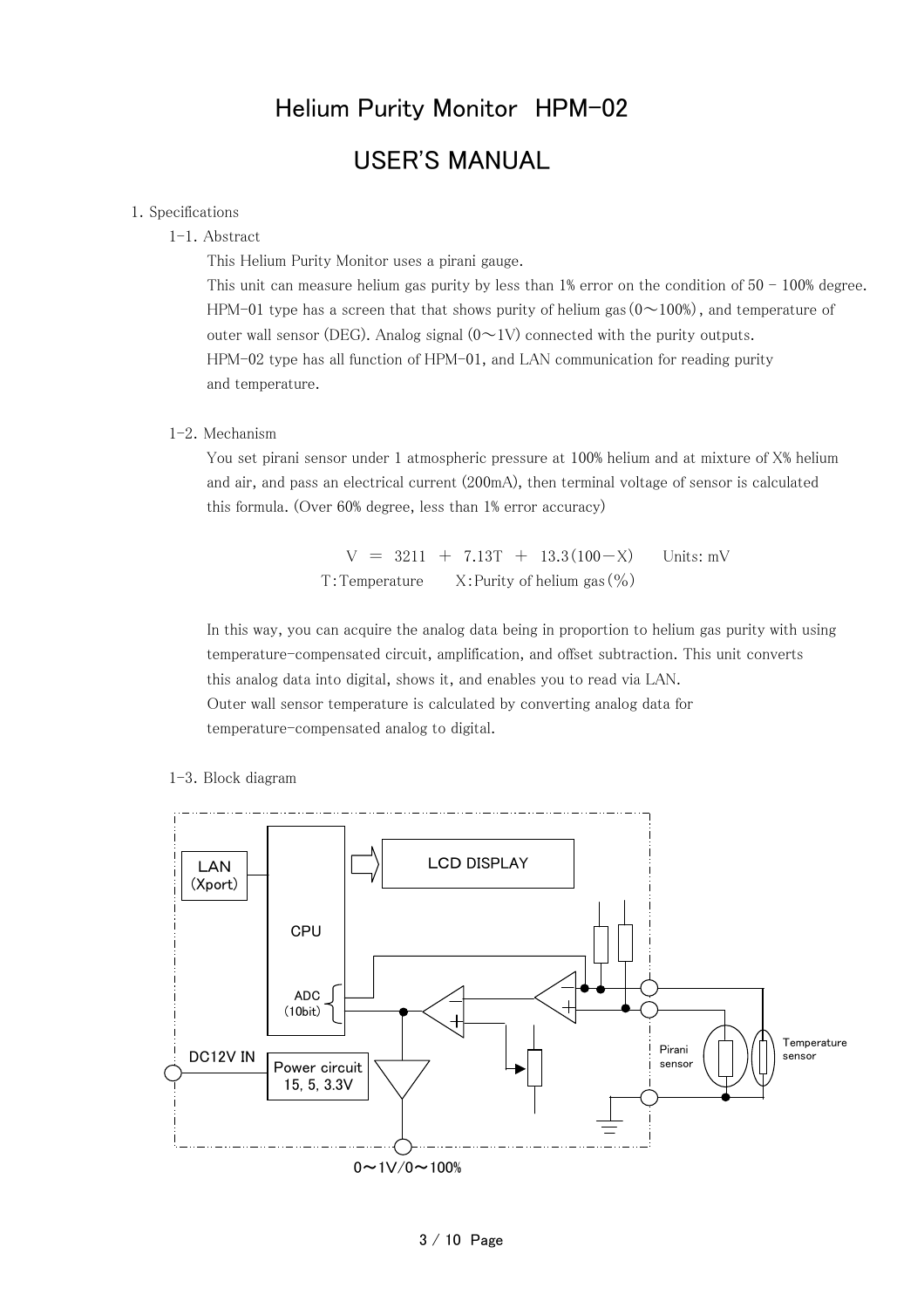#### 1-4.Electrical specification

| AC adapter   | $AC100 - 240V/DC12V$ cable is attached.                                                                                                |
|--------------|----------------------------------------------------------------------------------------------------------------------------------------|
| Power supply | DC12V supplied from AC Adapter.<br>Generates DC15V for analog calculate circuit, DC5V, and<br>DC3.3V for digital circuit at converter. |
| Sensor       | MAX Voltage: 15V<br>MAX Current: about 200mA                                                                                           |
| Monitor      | 12 character $-2$ lines LCD screen                                                                                                     |
|              | Communication Purity of helium gas, and temperature of outer wall sensor can be read via LAN.                                          |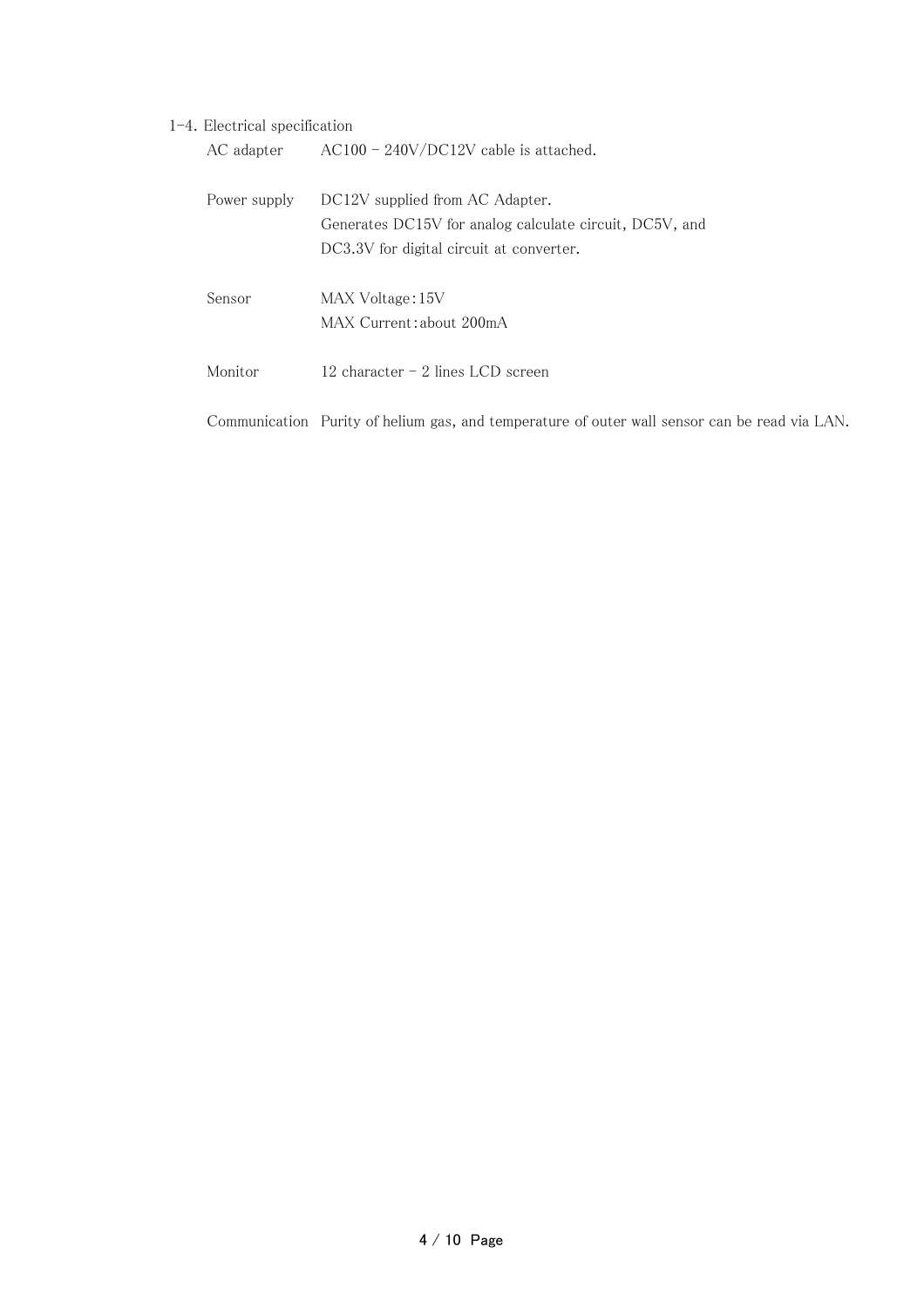#### 2.How to use

2-1.Body appearance

Size:W150×D125×H50

#### [FRONT]



[REAR]



- ① LCD screen: Purity of helium gas and temperature of outer wall sensor are shown here.
- ② Power switch: Upper is power on.
- ③ LAN cable connector
- ④ Sensor cable connector: Connect the sensor cable (See sec.2-2).
- ⑤ 100% adjuster : Adjust purity to 100% with variable resistance (See sec.2-4).
- $6$  LEMO connector: This connector outputs  $0 1V$  analog signal.
- ⑦ DC plug connector: Connect attached AC adapter here.

<sup>2-2.</sup>Sensor cable

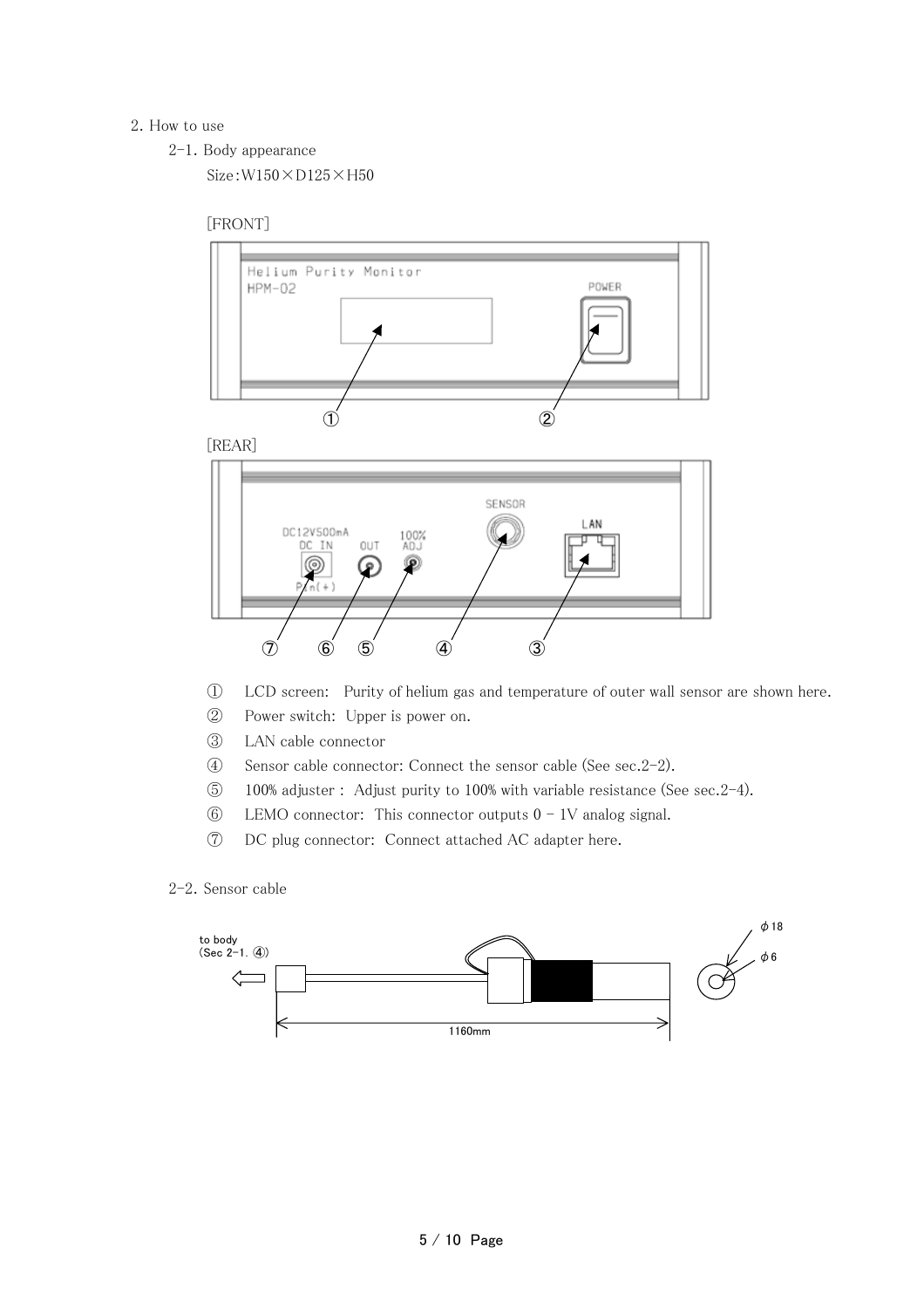#### 2-3. Preparation for using

- 1. Connect AC cable If you have checked that power switch is off, connect attached AC cable.
- 2. Connect sensor cable Connect the sensor cable to the sensor connector.
- 3. Connect LAN cable If necessary, connect the LAN cable. Before using LAN communication, it is necessary for LAN setting.(See sec.2-5)
- 4. Connect analog signal monitor cable If necessary, connect the cable with a standard.
- 5. Turn on the power Turn on the power with connecting AC cable, and HPM-02 works immediately.
- 6. Show purity of helium gas and Temperature of outer wall sensor If the power turn on, purity of helium gas and temperature of outer wall sensor is shown at regular intervals.

| [LCD SCREEN] |  |  |  |   |  |                                              |
|--------------|--|--|--|---|--|----------------------------------------------|
|              |  |  |  |   |  | $\bullet$ $\bullet$ Purity of helium gas     |
|              |  |  |  | 5 |  | $E \mid G$ $\leftarrow$ Temperature of outer |
|              |  |  |  |   |  | wall sensor                                  |

2-4.Helium gas purity adjustment

It is necessary for adjustment to 100% for accurate measurement of helium gas purity. First, put the sensor into 1 atmosphere pressure, 100% purity helium gas with the power turned off. If finished, turn on the power, the purity is shown at screen. Adjust the variable resistance "100% ADJ" to 100% with the screwdriver. If you turn clockwise it, purity decreases. If counterclockwise, increases.

#### 2-5.Caution

- 1. Helium gas purity measurement is premise under the atmospheric pressure because it uses difference of gas thermal conductivity. Sensor will have BURNED OUT if using under the VACUUM, you must use under the atmospheric pressure.
- 2. Without purity adjustment, the purity calculation may result in over 100%. You cannot know correct helium gas purity, you must adjust it before using.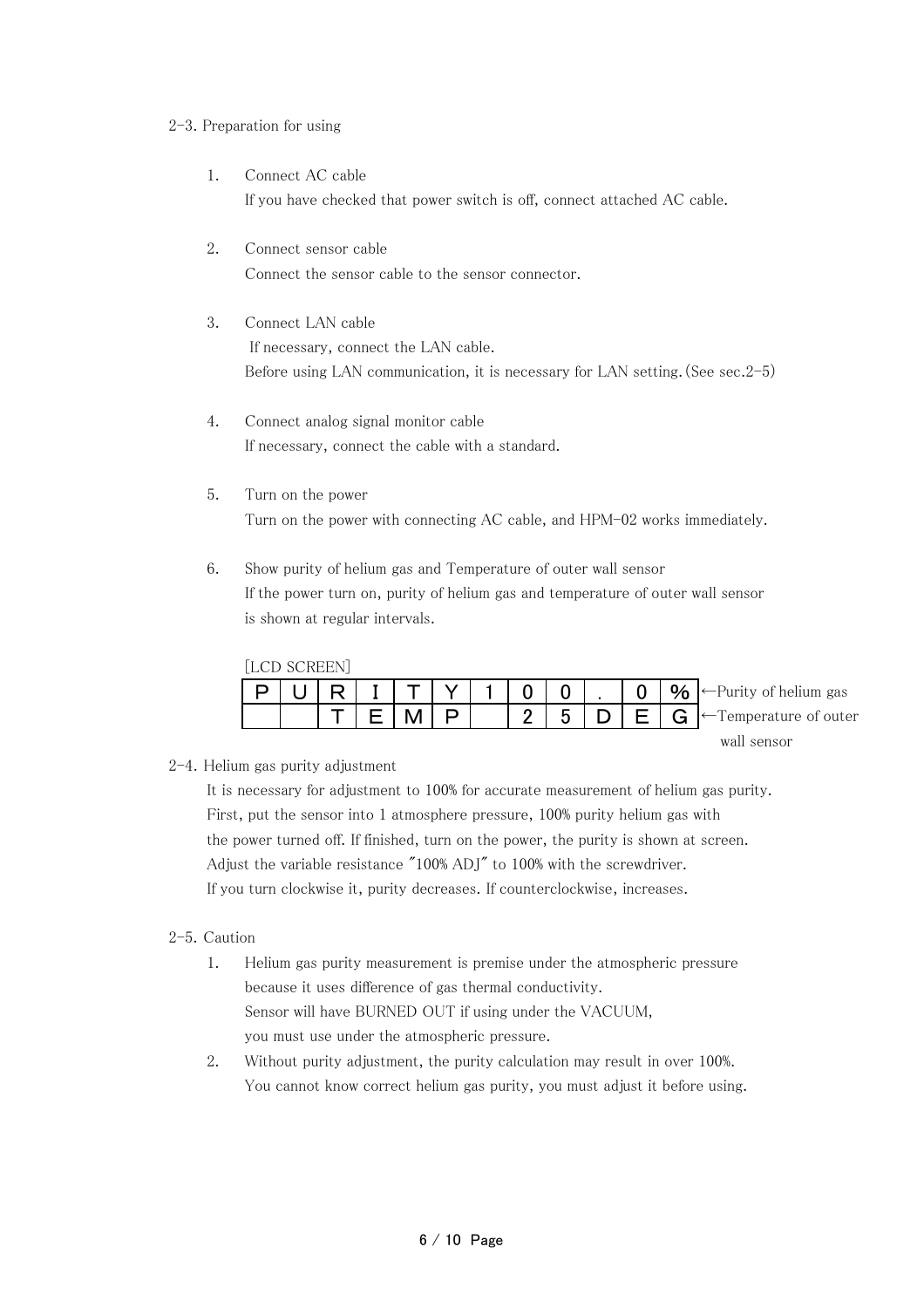2-6.LAN communication setting

HPM-02 supports external communication via LAN.

2-6-1. Preparation

To control this one by LAN communication, it's need to some setting items by 10Base-T/100Base-T communication cable. Setting protocol is telnet protocol by TCP/IP connection.

To connect network by this one, IP address, subnet mask, and Port NO must be set to this unit.

Factory setting is "IP address : 192.168.1.55", "sub net mask : 255.255.255.0" and

"Port No : 7777 ".

When connecting PC directly, you have to use cross cable.

But using HUB module, you don't have to.

The way of connecting PC directly is as follows.

It's need to set IP address and subnet mask to your PC.

Set IP address to 192.168.1.10, and subnet mask to 255.255.255.0, for example.

about the way of setting address to your PC, see your PC manual.

Select MS-DOS prompt and access command "ping" in MS-DOS prompt.

 $C:$  ¥Windows > ping 192.168.1.55

Pinging 192.168.1.55 with 32 bytes of data:

Reply from 192.168.1.55: bytes=32 time=2ms TTL=255 Reply from 192.168.1.55: bytes=32 time=1ms TTL=255 Reply from 192.168.1.55: bytes=32 time=1ms TTL=255 Reply from 192.168.1.55: bytes=32 time=1ms TTL=255

#### C:¥Windows>

If replies are listed above, physical connection is correct. If physical connection is not correct, communication replies are these.

C:¥Windows>ping 192.168.1.55

Pinging 192.168.1.55 with 32 bytes of data:

Request timed out. Request timed out. Request timed out. Request timed out.

#### C:¥Windows>

In this case please retry the connection again after confirming the cable connection.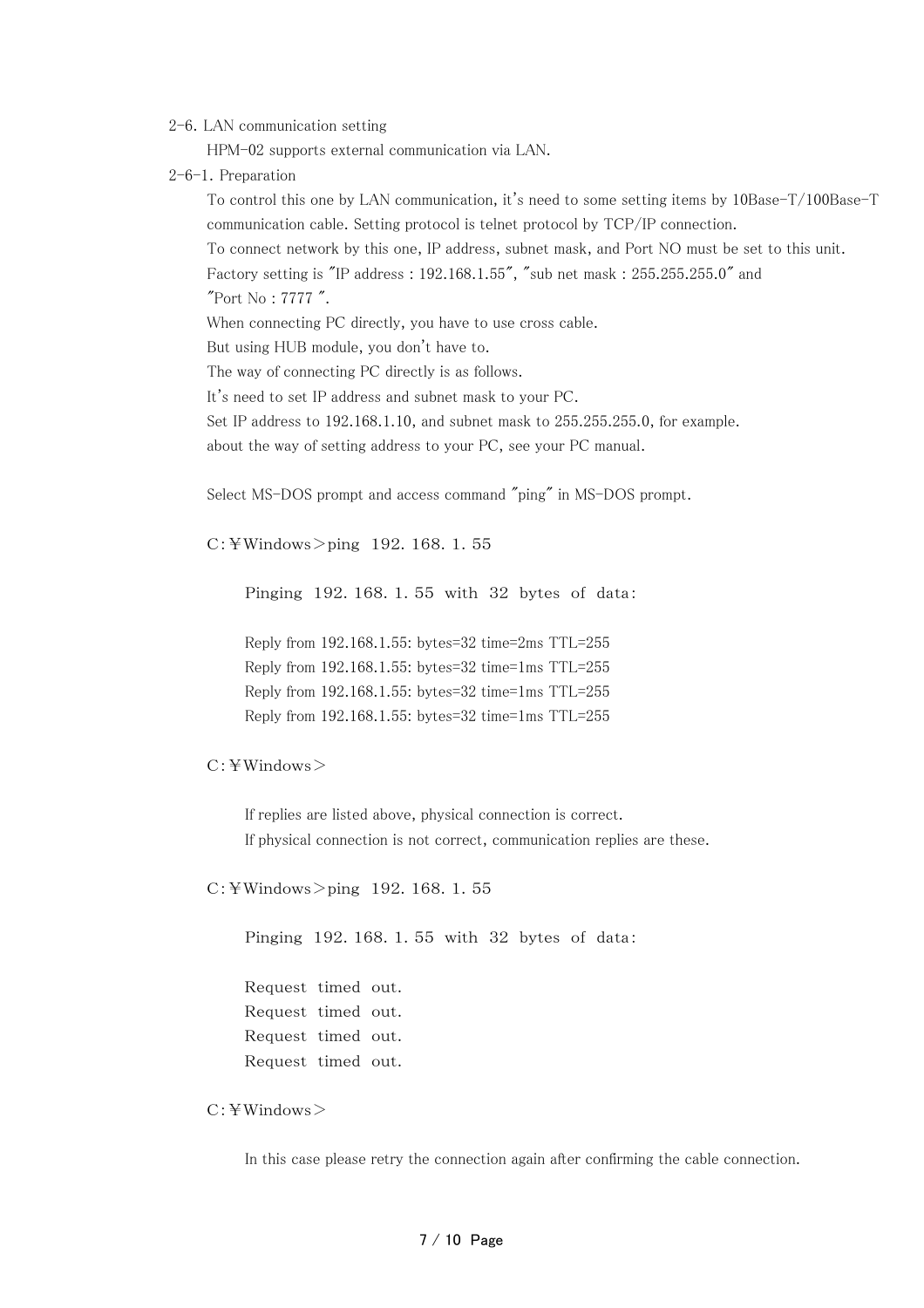#### 2-6-2.Change setting condition for network

Once you check connection is correct, enter new IP address and new telnet port No. of HPM-02. (If default No. is OK, you don't have to do this operation.) Default IP address is 192.168.1.55, and default port No. is 7777. IP address must to be changed according to your network system. If there is no need to change port No. , you may use No. 7777. If you need to change port No., the recommended port is No. 10000 to 10999.

In Windows screen display  $START \rightarrow$  Specify the file name and run, file name is telnet 192.168.1.55 9999 NO 9999 is port number of HPM-02. Click OK button and screen changed to telnet mode immediately. MAC address  $00204A80F1B6$   $\leftarrow$  It depends on each unit. Software version  $01.5(031003)XPTE$  ← It depends on each unit.

Press Enter to go into Setup Mode

Push Return button in 3sec.

More than 3 sec, this connection is automatically cut off. Then try again from beginning. Next,

#### ・・・・・・

Change Setup:

- 0 Server configuration
- 1 Channel 1 configuration
- 3 E-mail settings
- 5 Expert settings
- 6 Security
- 7 Factory defaults

8 Exit without save

9 Save and exit Your choice ?

Then select 0

IP Address : (192) 192.(168) 168.(001) 1.(55) 50 Set Gateway IP Address (N) N Netmask: Number of Bits for Host Part (0=default) (0) Change telnet config password (N) N

Set IP address as above(Above is the sample for setting 192.168.1.50 ) Set Gateway IP address if you need. Netmask is to be set 24(255.0.0.0), 16(255.255.0.0), 8(255,255.255.0) etc. In case of displaying command twice, select terminal→settings, and remove the checkbox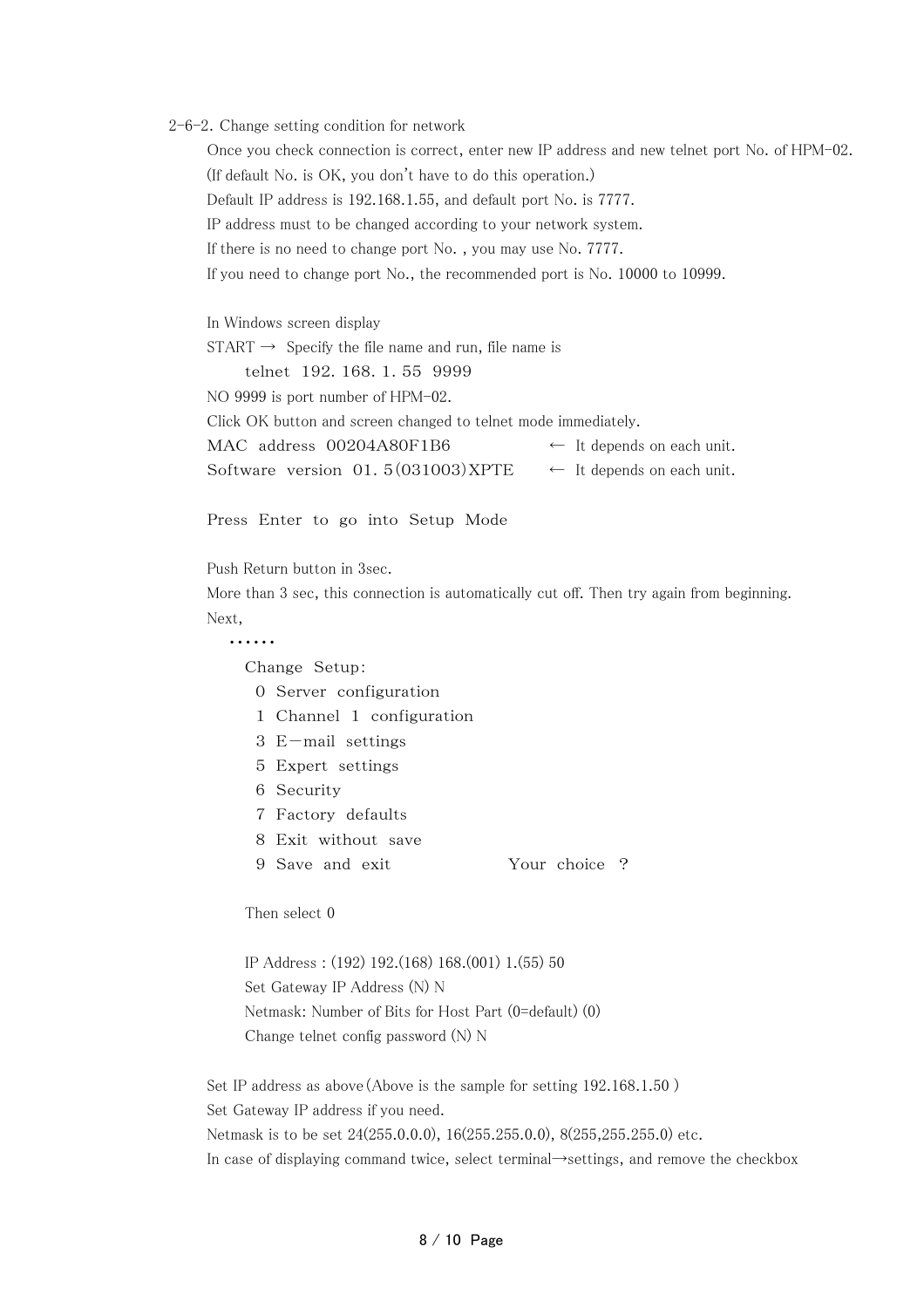at local echo.

#### Again,

・・・・・・

Change Setup:

- 0 Server configuration
- 1 Channel 1 configuration
- 3 E-mail settings
- 5 Expert settings
- 6 Security
- 7 Factory defaults
- 8 Exit without save
- 9 Save and exit Your choice ?

#### Then select 1

|           | Baudrate (9600)?    | $\cdots$ push return.                                                                        |  |  |  |  |  |
|-----------|---------------------|----------------------------------------------------------------------------------------------|--|--|--|--|--|
|           | $I/F$ Mode $(4C)$ ? | $\cdots$ push return.                                                                        |  |  |  |  |  |
| Flow(00)? |                     | $\cdots$ push return.                                                                        |  |  |  |  |  |
|           | Port $No(7777)$ ?   | $\cdots$ enter port address of telnet, then push return                                      |  |  |  |  |  |
|           |                     | $(7777$ is default, if you change, recommend to set $10000 \sim 10999$ )                     |  |  |  |  |  |
|           | $ConnectMode(C0)$ ? | push return.                                                                                 |  |  |  |  |  |
|           |                     | Remote IP Address: $(000)$ . $(000)$ . $(000)$ . $(000)$ . $(000)$ . $(000)$ $(000)$ $(000)$ |  |  |  |  |  |
|           | Remote Port $(0)$ ? | $\cdots$ push return.                                                                        |  |  |  |  |  |
|           | $DisConnMode(00)$ ? | $\cdots$ push return.                                                                        |  |  |  |  |  |
|           | FlushuMode (80)?    | push return.                                                                                 |  |  |  |  |  |
|           | Pack Cntrl $(10)$ ? | $\cdots$ push return.                                                                        |  |  |  |  |  |
|           |                     | DisConnTime $(00:00)$ ? $\cdots$ automatically power down set time when in no connection.    |  |  |  |  |  |
|           |                     | $\alpha$ default data 00:00 means 5999s = 99min 59sec                                        |  |  |  |  |  |
|           | SendChar 1 (0D)     | $\cdots$ push return.                                                                        |  |  |  |  |  |
|           | SendChar 2 (0A)     | $\cdots$ push return.                                                                        |  |  |  |  |  |
|           |                     |                                                                                              |  |  |  |  |  |

Select 9, then finished setting works

#### Change Setup:

- 0 Server configuration
- 1 Channel 1 configuration
- 3 E-mail settings
- 5 Expert settings
- 6 Security
- 7 Factory defaults
- 8 Exit without save
- 9 Save and exit Your choice ?